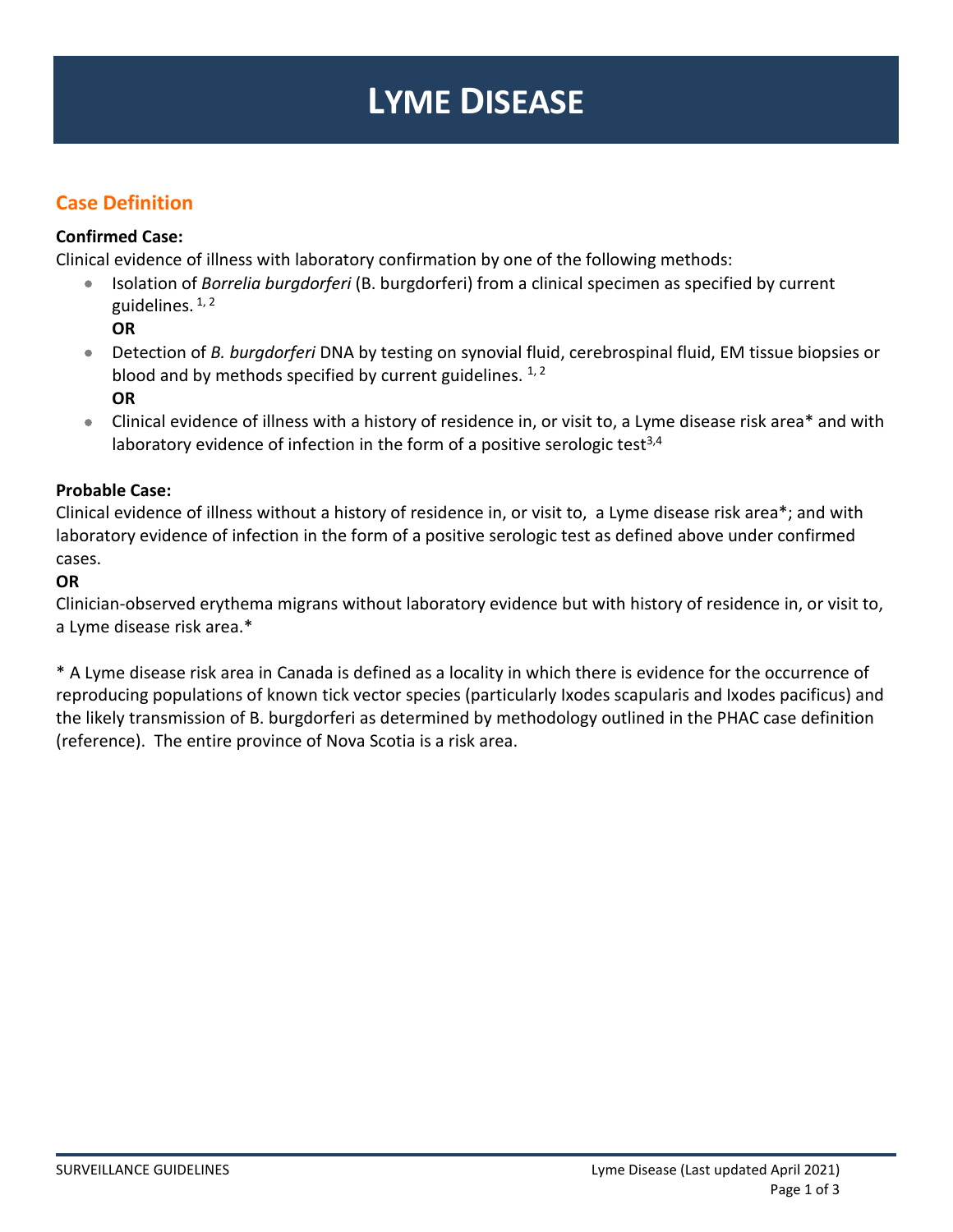# **Clinical Evidence**

## **Objective evidence of early Lyme disease includes the following when an alternative explanation is not found:**

**Erythema migrans (EM):** a round or oval expanding erythematous area of the skin **greater than 5 cm** in diameter and enlarging slowly over a period of several days to weeks. It appears one to two weeks (range 3-30 days) after infection and persists for up to eight weeks. Some lesions are homogeneously erythematous, whereas others have prominent central clearing or a distinctive target-like appearance.

On the lower extremities, the lesion may be partially purpuric. Signs of acute or chronic inflammation are not prominent. There is usually little pain, itching, swelling, scaling, exudation or crusting, erosion or ulceration, except that some inflammation associated with the tick bite itself may be present at the very centre of the lesion.

Note: An erythematous skin lesion present while a tick vector is still attached or that has developed within 48 hours of detachment is most likely a tick bite hypersensitivity reaction (i.e. a non-infectious process), rather than erythema migrans. Tick bite hypersensitivity reactions are usually < 5 cm in largest diameter, sometimes have an urticarial appearance and typically begin to disappear within 24-48 hours. Diagnosis of EM requires careful examination by a physician to eliminate alternative types of skin rash. Note that it is recommended that physicians would normally treat patients with EM without recourse to serological testing as specific antibodies are often not detectable in early Lyme disease.<sup>2</sup>

#### **OR**

## **Objective evidence of disseminated Lyme disease includes any of the following when an alternative explanation is not found:**

- **Multiple erythema migrans:** EM lesions, similar to the single erythema migrans lesions described above, but in multiple locations on the body and **may be smaller (< 5cm).**
- **Neurological**
- **Musculoskeletal**
- **Cardiac**

## **OR**

**Non-Specific Febrile Illness** including fever, myalgias, arthralgias

# **Reporting Requirements**

- Report confirmed or probable cases to DHW Surveillance Team via Panorama.
- When an individual is reported with a second Lyme disease episode, report the second episode as a new case (i.e. a reinfection) only if the presentation includes a new erythema migrans which developed at a different site on the body compared to the erythema migrans observed in the first Lyme disease episode.

# **Additional Forms**

None.